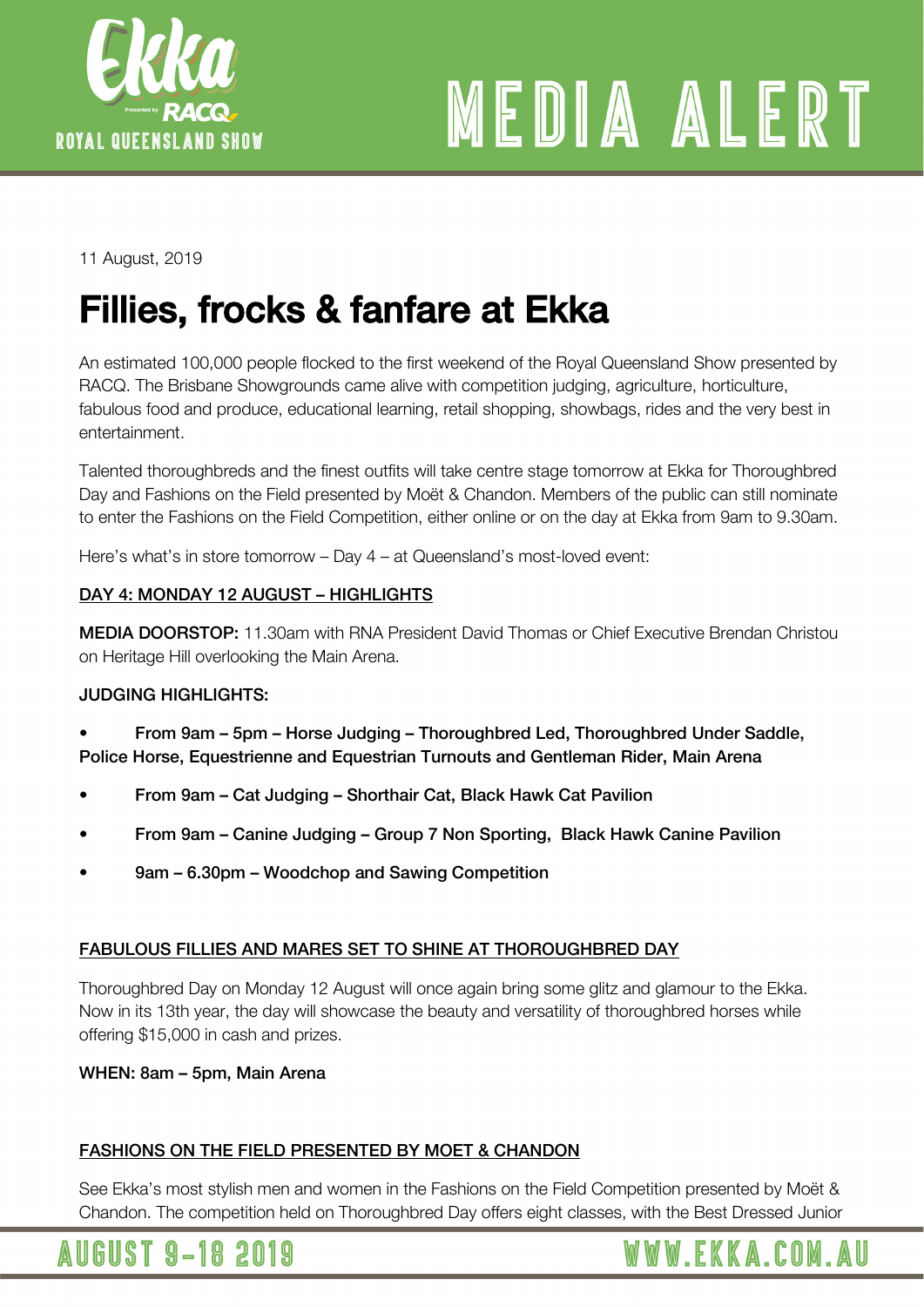

# MEDIA ALERT

WWW.EKKA.COM.AU

(15-17 years) class and three classes for Strappers and Stewards. In a showcase of style not to be missed, the entrants will strut their stuff for a panel of prestigious circuit judges including Brisbane's 18 year old fashion prodigy Connor O'Grady and Meredith McMaster from the Brisbane based Meredith McMaster Millinery

## WHEN: 9.30am – 12.30pm, Main Arena

## MADELINE STUART RETURNS TO HER ROOTS

Tomorrow at 11.30am, the world's first supermodel with Down Syndrome, Madeline Stuart, will walk the local runway which inspired her global career – the Ekka Natural Fibres Fashion Parades presented by Channel Seven. Now a global social media superstar with over a million followers, Brisbane resident Madeline attended her first fashion parade with her mum Rosanne at the Ekka in 2014. It was at this Ekka parade that Maddy said to her mum "Mum me model". In the four years since then Madeline has walked in over 100 fashion shows across the globe, including New York Fashion Week for the past six seasons.

## WHEN: 11.30am, Fashion Stage, Upper floor of the Royal International Convention Centre

# CRACKING TIME AT PACKER LEATHER AUSTRALIAN STOCKWHIP CHALLENGE

You're sure to see some cracking routines in the Packer Leather Australian Stockwhip Challenge. Competitors will be judged across four classes - Pee-Wee (8yrs and under), Juvenile (12yrs and under), Junior (16yrs and under) and the Packer Leather Open Division (all ages). Whip crackers as young as four years of age will compete for a share in the \$1,750 worth of prizes on offer.

### WHEN: 9am – 3pm, Near the Arrow Energy Pavilion

# RACE AROUND EKKA PRESENTED BY ACTIVATE ED…KICKS OFF

Students from Years 7 to 12 will have the chance to become budding filmmakers as they race around Ekka - planning, scripting, directing, shooting, editing and producing TV commercials and documentaries. Students in Years 7-10 will create a 30 second ad highlighting a competition displayed at Ekka and students in Years 11 and 12 will make a 90 second documentary about the people who bring the show to the city each year. Students will film at the Ekka on Monday 12 and Tuesday 13 August.

When: All day on 12 & 13 August, throughout the grounds

# **AUGUST 9-18 2019**